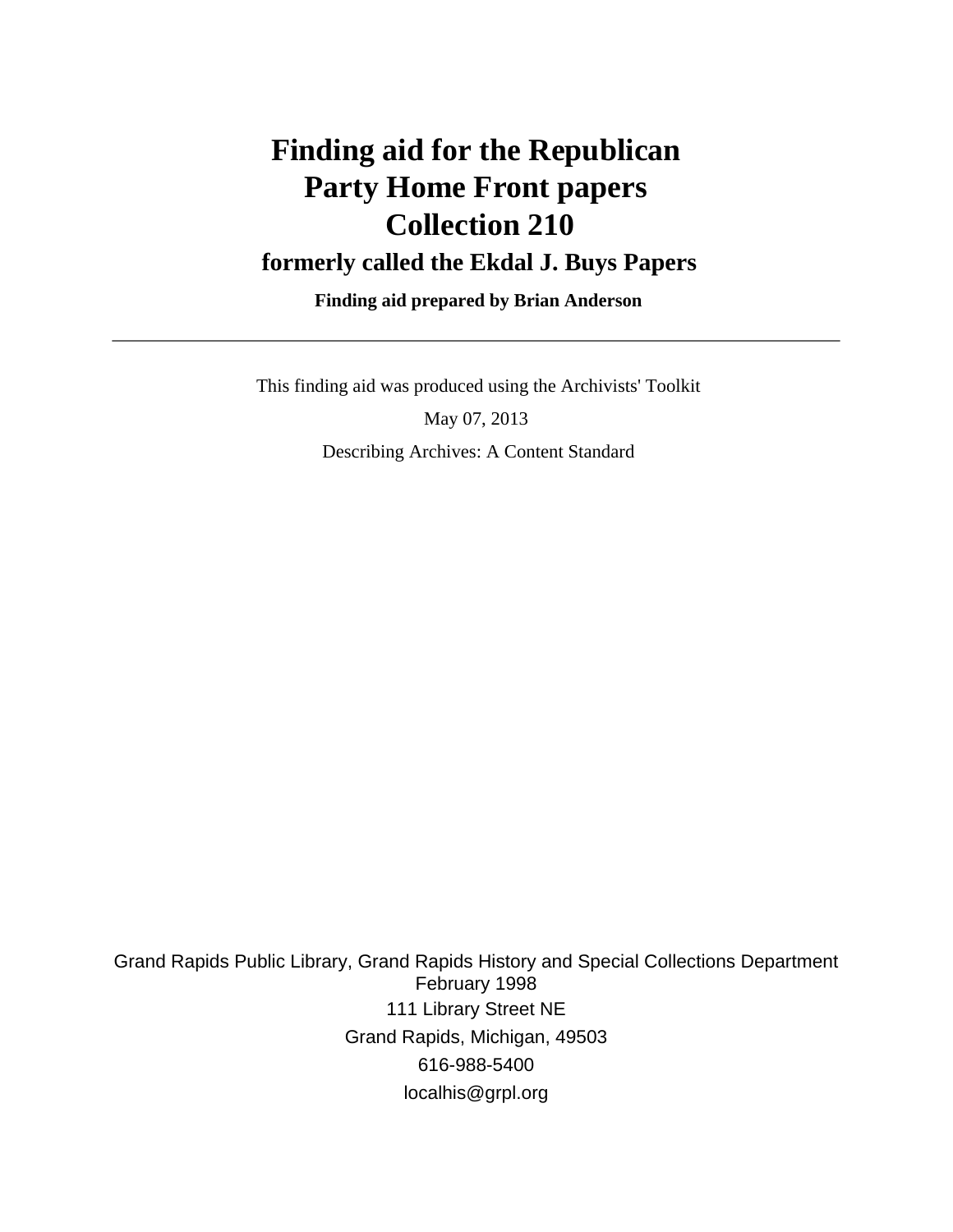# **Table of Contents**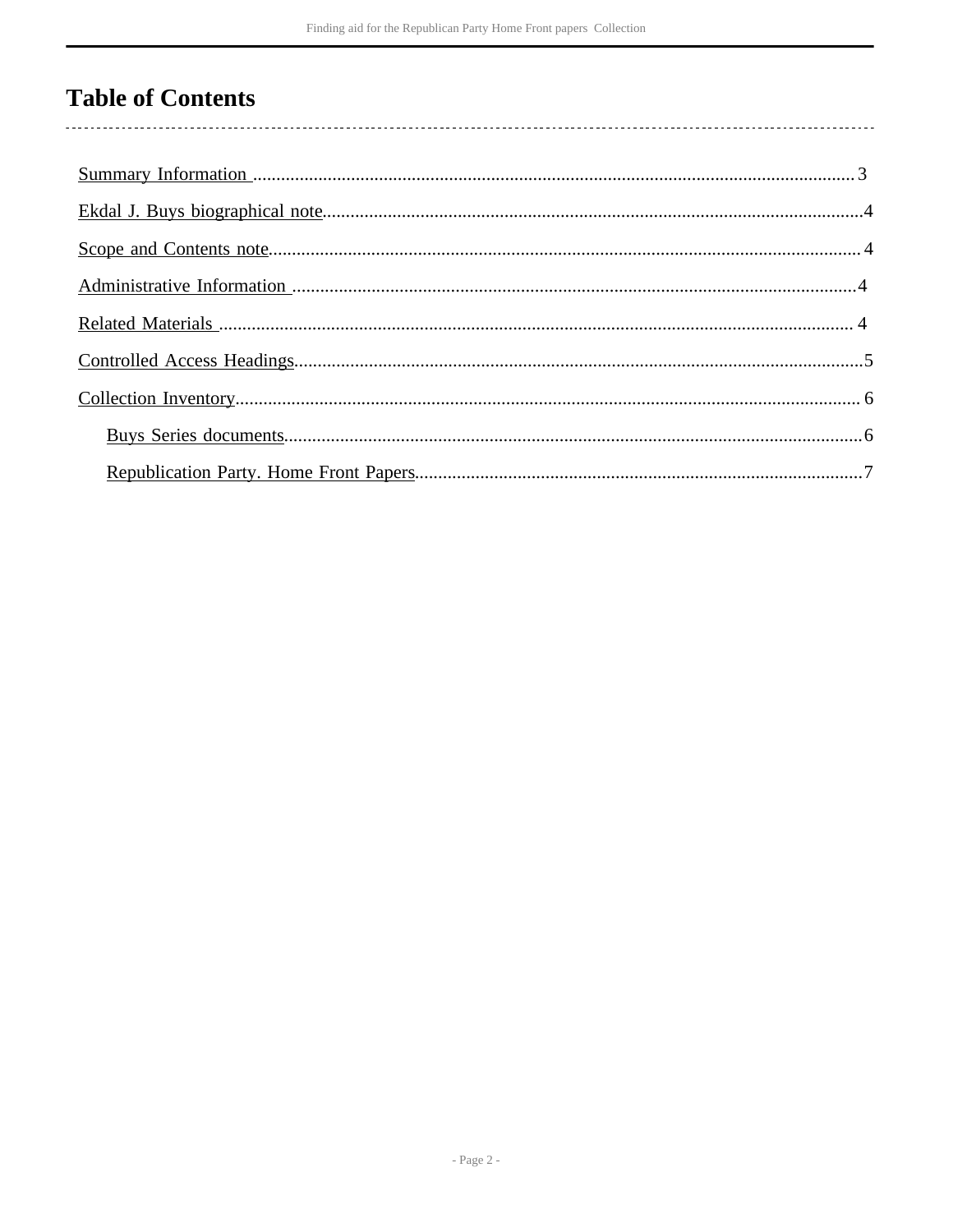# <span id="page-2-0"></span>**Summary Information**

| <b>Repository</b> | Grand Rapids Public Library, Grand Rapids History and Special<br><b>Collections Department</b>                                                                                                                                                                                                                                                                                                                                                         |
|-------------------|--------------------------------------------------------------------------------------------------------------------------------------------------------------------------------------------------------------------------------------------------------------------------------------------------------------------------------------------------------------------------------------------------------------------------------------------------------|
| <b>Creator</b>    | Buys, Ekdal J.                                                                                                                                                                                                                                                                                                                                                                                                                                         |
| <b>Title</b>      | <b>Republican Party Home Front papers</b>                                                                                                                                                                                                                                                                                                                                                                                                              |
| Date [inclusive]  | 1942-1948                                                                                                                                                                                                                                                                                                                                                                                                                                              |
| <b>Extent</b>     | 0.42 Linear feet One box                                                                                                                                                                                                                                                                                                                                                                                                                               |
| Language          | English                                                                                                                                                                                                                                                                                                                                                                                                                                                |
| <b>Abstract</b>   | The Home Front was a political reform movement in the Republican<br>Party of Grand Rapids, Michigan. Local politicians prominent in the<br>movement included Ekdal J. Buys, Paul G. Goebel, Stanton W. Todd,<br>Willard B. Vermeulen Fred C. Wetmore and others. Active from 1942 to<br>1948, the group worked against the McKay Republican machine in Kent<br>County. This collection includes papers, maps and ephemera relating to<br>the movement. |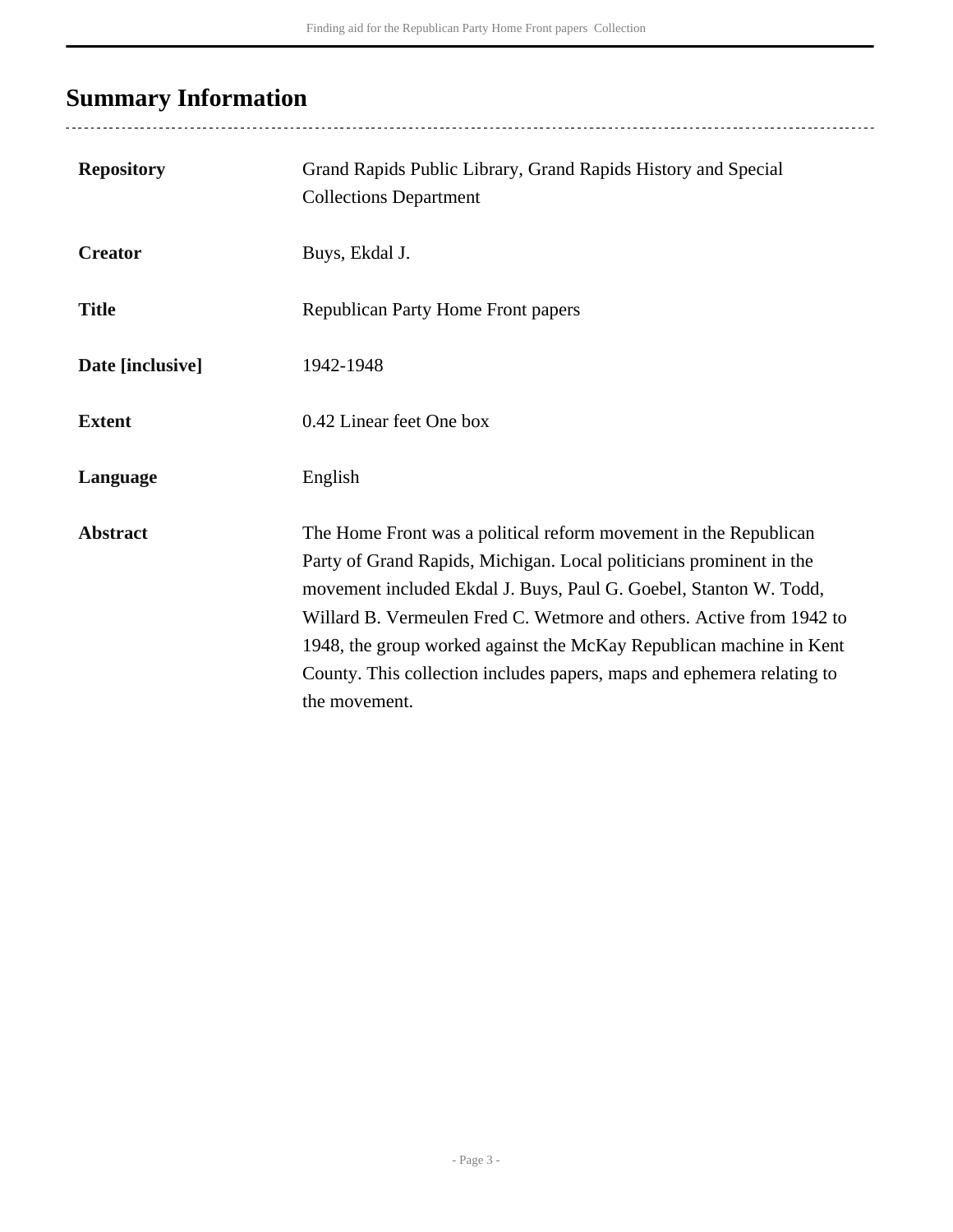# <span id="page-3-0"></span>**Ekdal J. Buys biographical note**

Ekdal J. Buys was born in 1914. He was the nephew of John Buys who proposed building a canal from Grand Rapids to Lake Michigan. Ekdal served in the United States Naval Reserves until 1945, when he became active in local politics. He married a woman named Mina and worked as an investment broker.

### <span id="page-3-1"></span>**Scope and Contents note**

Collection 210 was formerly known as the Ekdal J. Buys Collection, containing only one folder. With the receipt of new Home Front photocopied material, from former GRPL Archivist Dick Harms and Calvin College, the two accessions were combined, providing additional information on Buys, as well as other significant individuals in the Home Front movement.

## <span id="page-3-2"></span>**Administrative Information**

### **Publication Information**

Grand Rapids Public Library, Grand Rapids History and Special Collections Department February 1998

### **Immediate Source of Acquisition note**

Ekdal J. Buys and Dick Harms (Calvin College). Accession numbers 1996.009 and 2001.064.

## <span id="page-3-3"></span>**Related Materials**

### **Related Archival Materials note**

Collection 104, Dorothy Judd Collection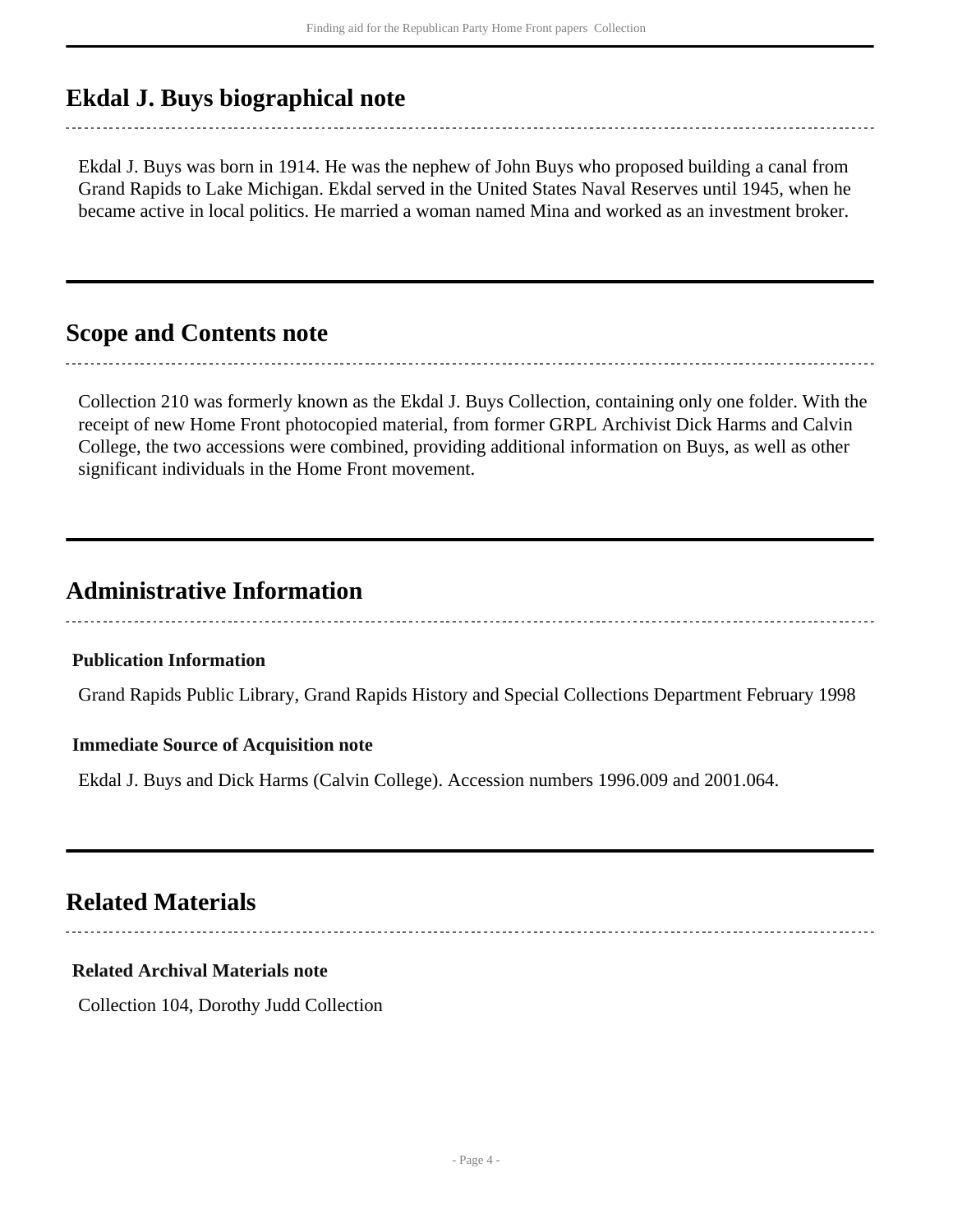Collection 164, GRPL Oral History Collection, Ver Meulen oral history

Stanton W. Todd papers at the Bentley Historical Library, University of Michigan

# <span id="page-4-0"></span>**Controlled Access Headings**

### **Corporate Name(s)**

. . . . . . . . . . . . . . . . . . . .

• Republican Party (Mich.).

### **Geographic Name(s)**

- Grand Rapids (Mich.) -- History
- Grand Rapids (Mich.) -- Politics and Government

### **Personal Name(s)**

• Buys, Ekdal J.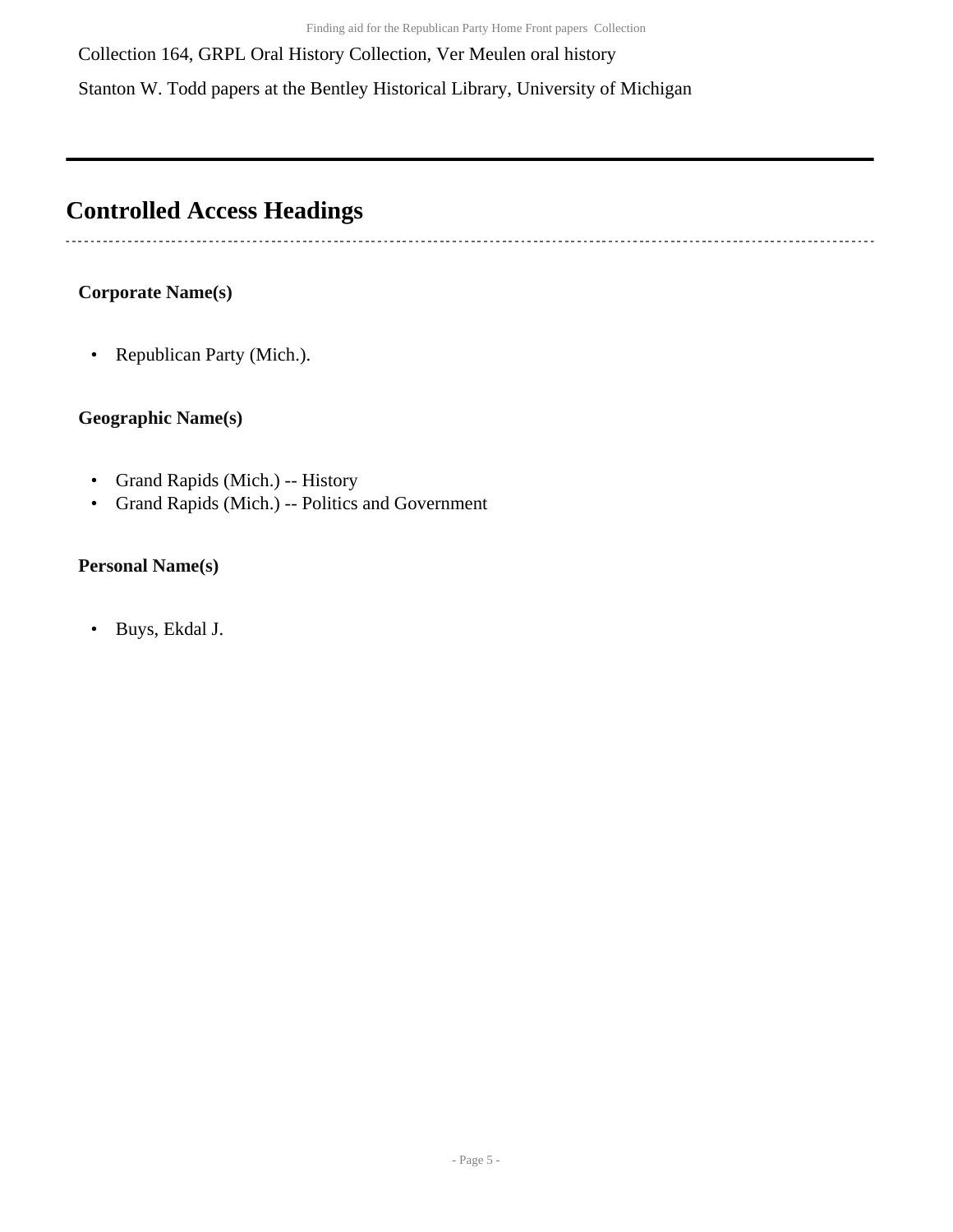# <span id="page-5-0"></span>**Collection Inventory**

### <span id="page-5-1"></span> **Series I Buys Series documents**

#### **Scope and Contents note**

Five photocopied documents concerning Ekdal Buys, a Republican delegate in Kent County and member of the political reform movement Home Front. Most documents are related to the election of 1948. Included is a letter to Buys, a map of the precincts of Kent County, a radio address written by Buys, an election flyer and a certificate of election. The originals of these documents have been retained by Mr. Buys (1996).

|                                                                                                                                               | <b>Box</b>   | <b>Folder</b> |
|-----------------------------------------------------------------------------------------------------------------------------------------------|--------------|---------------|
| Letter, Attorney General John R. Dethmers to Ekdal J. Buys, Lt. Oct. 22,<br>1945                                                              | 1            | 0.5           |
| Map, "Block the Return of Bossism in Kent County." [ca. 1942]                                                                                 | 1            | 0.5           |
| Election flyer for H. Wayne Parker. "Vote Against the McKay Machine."<br>N.d.                                                                 | 1            | 0.5           |
| Certificate, "Notice by County Clerk of Election as Delegate to County<br>Convention," Ekdal Buys, 33rd precinct, 3rd ward September 20, 1948 | $\mathbf{1}$ | 0.5           |
| Radio address, "Prepared for the Republican Party by Mr. Ekdal Buys, to<br>be presented on WLAV Thursday, October 29, 6:10-6:15, 1948." 1948  | $\mathbf{1}$ | 0.5           |
| Miscellaneous reference photocopies                                                                                                           | 1            | 0.6           |